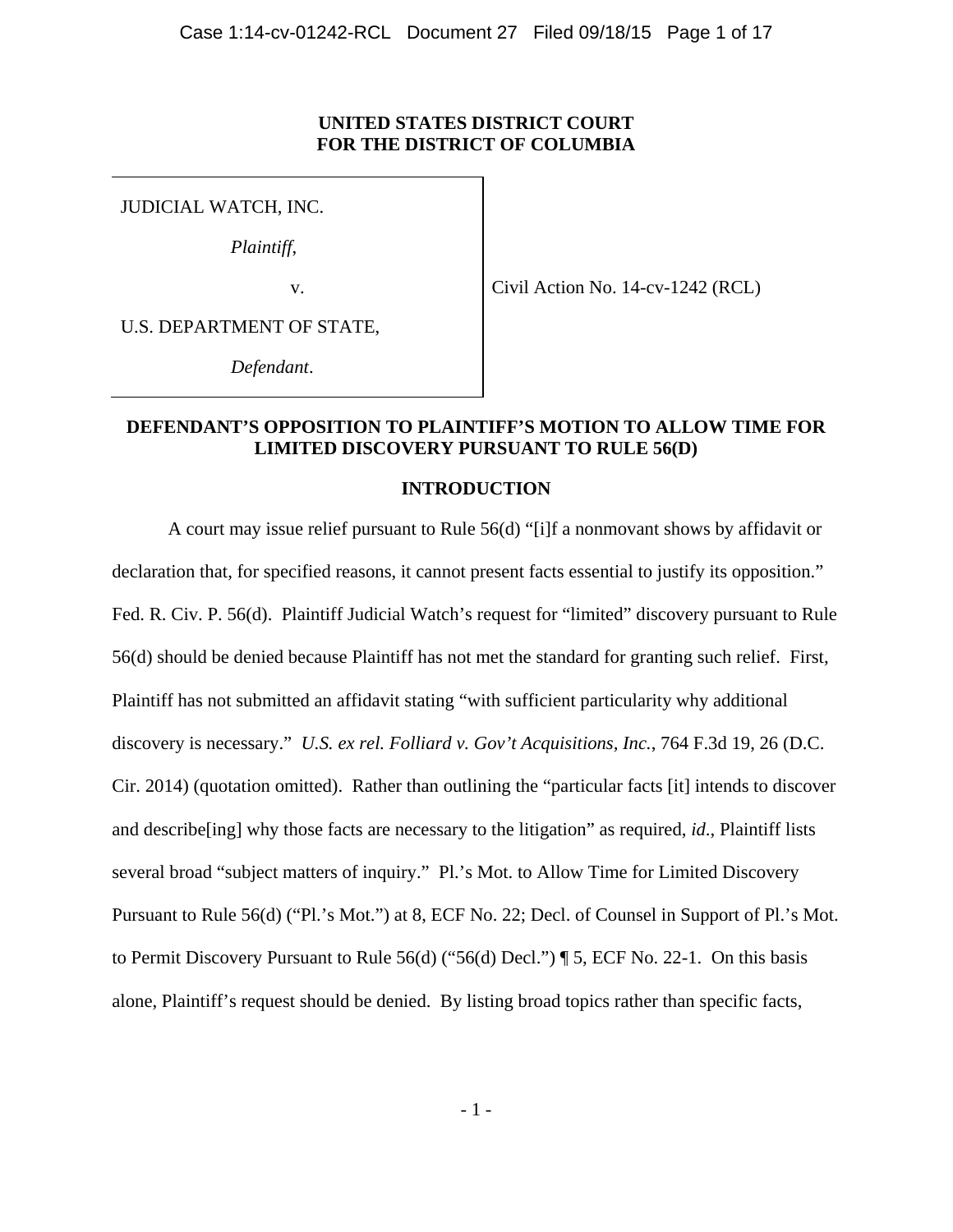#### Case 1:14-cv-01242-RCL Document 27 Filed 09/18/15 Page 2 of 17

Plaintiff has not limited its request to discovery that is necessary to oppose Defendant's Motion for Summary Judgment.

Moreover, Judicial Watch has not shown, and cannot show, that the information it seeks is necessary to oppose Defendant Department of State's ("State") Motion for Summary Judgment, ECF No. 19, because courts routinely resolve disputes over the adequacy of an agency's search based on summary judgment briefing. Discovery is generally not ordered unless a plaintiff presents evidence that the agency acted in bad faith in the processing of the FOIA request. Despite insinuation and speculation to the contrary, Plaintiff has not made and cannot make that showing here. Finally, Plaintiff's request for discovery should fail because it has not shown that the information it seeks "is in fact discoverable." *U.S. ex rel. Folliard*, 764 F.3d at 26 (citation omitted). Most of the topics Plaintiff identifies are irrelevant to the issues presented by Defendant's Motion for Summary Judgment, and the remainder are based on pure speculation that inquiry into the subject matter will provide the evidence required to create an issue of material fact. For the foregoing reasons, as further discussed below, Plaintiff's motion for Rule 56(d) discovery should be denied.

#### **BACKGROUND**

This case involves Plaintiff's FOIA request to the Office of the Secretary of State seeking:

> 1) Copies of any updates and/or talking points given to Ambassador Rice by the White House or any federal agency concerning, regarding, or related to the September 11, 2012 attack on the U.S. consulate in Benghazi, Libya.

2) Any and all records or communications concerning, regarding, or relating to talking points or updates on the Benghazi attack given to Ambassador Rice by the White House or any federal agency.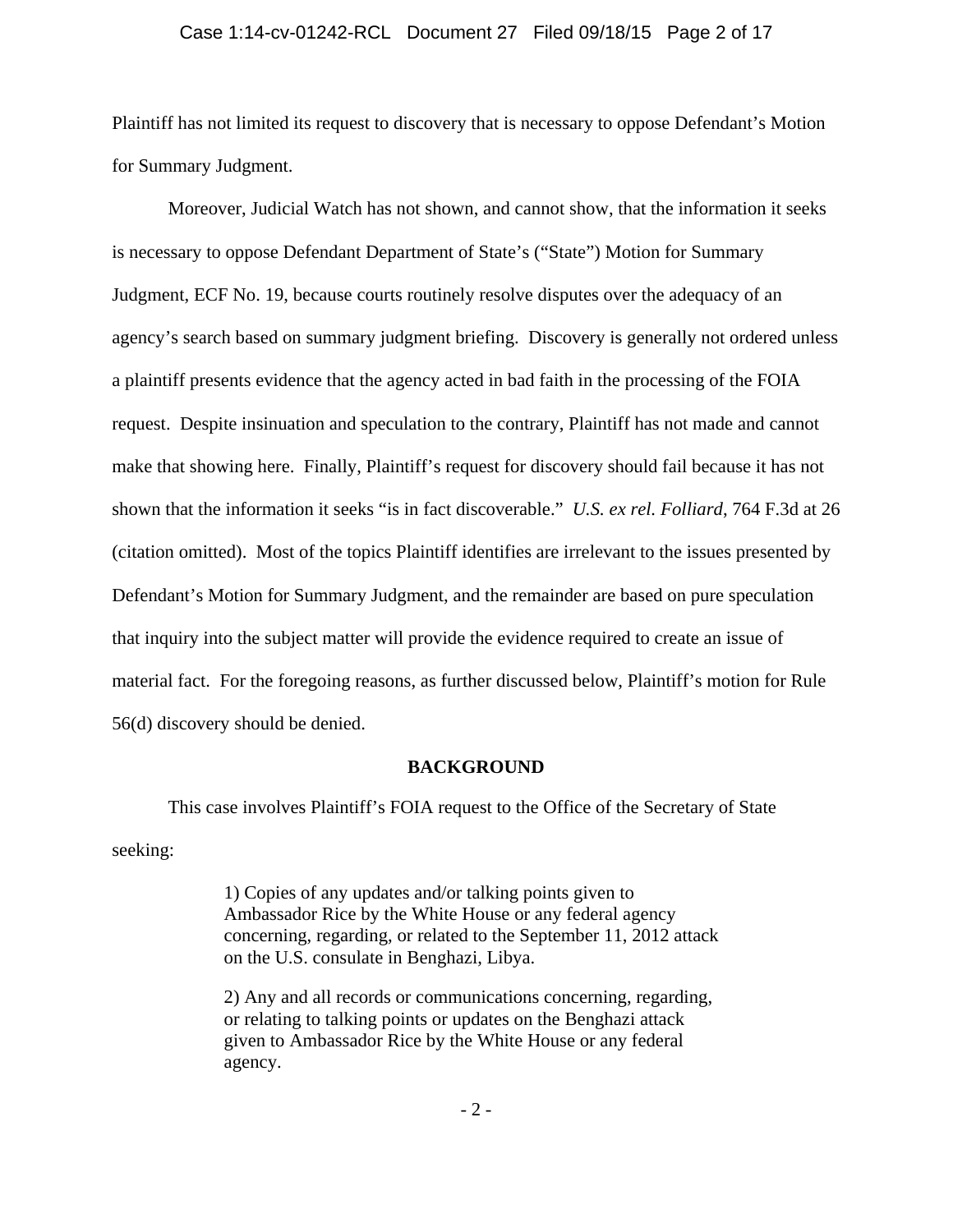#### Case 1:14-cv-01242-RCL Document 27 Filed 09/18/15 Page 3 of 17

Complaint ¶ 5 (ECF No. 1). At the time State filed its Motion for Summary Judgment, on July 7, 2015, it had conducted searches reasonably calculated to uncover responsive records in its possession and control. *See* Def.'s Mot. for Summ. J. at 5-12, ECF No. 19. Those searches included, among other things, searches of emails provided to State by former Secretary of State Hilary Clinton and the state.gov email accounts of Jacob Sullivan, Cheryl Mills, and Huma Abedin. *Id.* at 8.

The searches also covered records that had been provided to State by Mr. Sullivan and Ms. Mills less than two weeks before State filed its Motion for Summary Judgment; in the Motion, and contrary to Plaintiff's allegations, *see* Pl.'s Mot. at 5, State informed the Court and the Plaintiff that State could receive additional documents in the future from Mr. Sullivan, Ms. Mills, and Ms. Abedin. Def.'s Mot. for Summ. J. at 10. State then received additional documents from all three individuals after the Motion for Summary Judgment was filed, and informed the Court and the Plaintiff of that development. *See* Mot. to Stay Pending Resolution of Mot. for Designation of Coordinating Judge ("Mot. to Stay") at 3, ECF No. 25 (Sept. 4, 2015). Despite the fact that it had no obligation under the FOIA to do so, State was willing to stay summary judgment briefing and ask the Court to set a schedule to allow it to search those documents for records responsive to the FOIA request, notwithstanding that those records were not in State's possession and control at the time the FOIA search was conducted. *See Judicial Watch v. FHFA*, 646 F.3d 924, 926 (D.C. Cir. 2011) (citing *U.S. Dep't of Justice v. Tax Analysts*, 492 U.S. 136, 144-45 (1998)) ("The Supreme Court has held that FOIA reaches only records the agency controls at the time of the request."). The parties were unable to reach agreement regarding a schedule for such a search. Ms. Mills, Mr. Sullivan, and Ms. Abedin have already stated that that they have provided all potential federal records in their possession to State. *See* 

- 3 -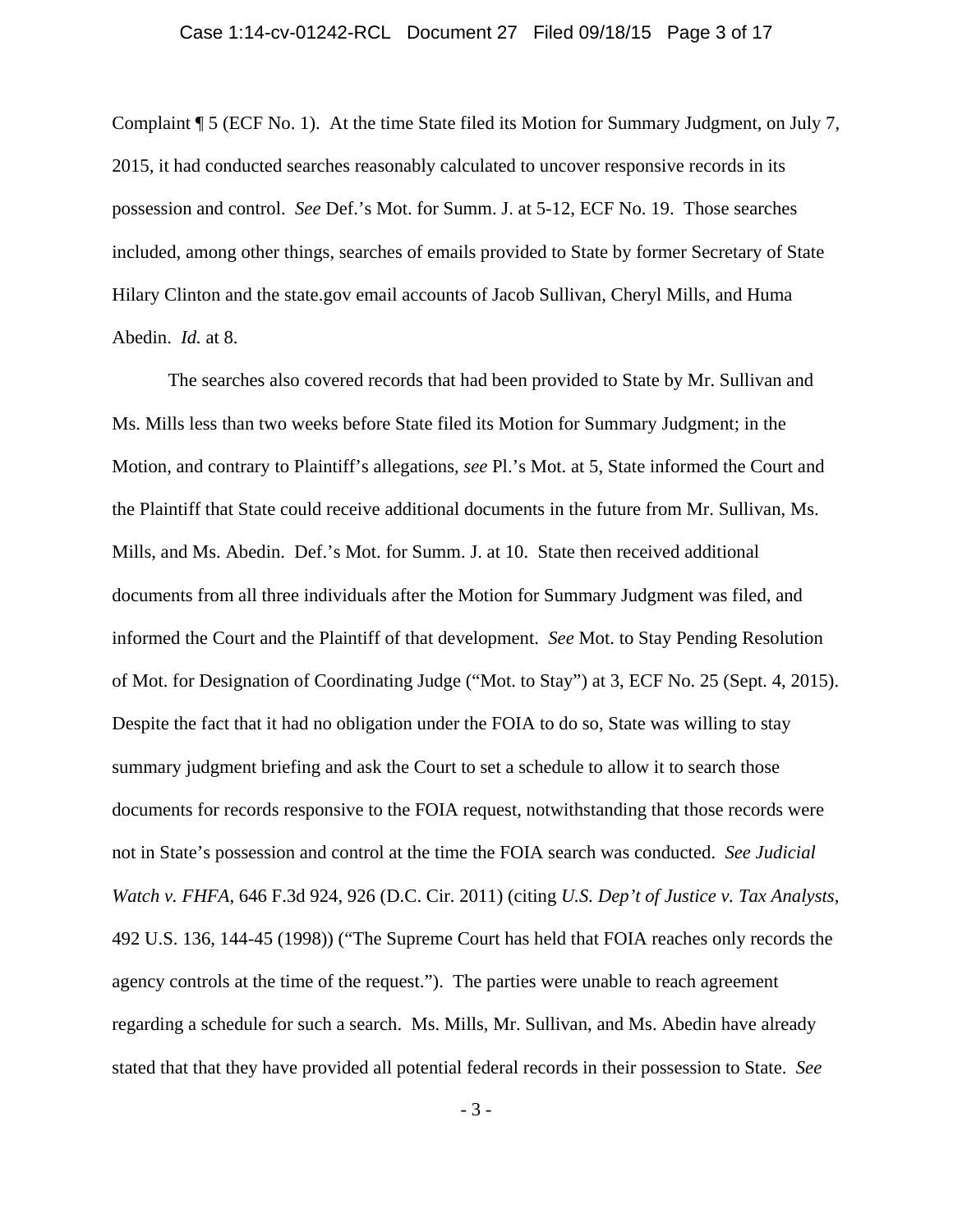#### Case 1:14-cv-01242-RCL Document 27 Filed 09/18/15 Page 4 of 17

Exhibit 1, August 12, 2015 Letter from Beth A. Wilkinson to Patrick F. Kennedy ("we have produced all potential federal records identified in Ms. Mills' possession"); Exhibit 2, August 6, 2015 Letter from Beth A. Wilkinson to Patrick F. Kennedy ("On July 30, 2015, Mr. Sullivan provided an electronic version of all potential federal records in his possession from his tenure at the Department of State from 2009 through 2013 to the Department."); September 1, 2015 Letter from Karen L. Dunn and Miguel E. Rodriguez to Patrick F. Kennedy ("We write in further reply to your request for Ms. Huma Abedin's assistance in preserving any potential federal records in her possession relating to her work with the Department from 2009 to 2013. Enclosed with this letter are documents in Ms. Abedin's possession that we have identified as responsive or potentially responsive to your request.").

On August 21, 2015, Plaintiff filed a motion for discovery pursuant to Rule 56(d). *See*  ECF No. 22. In this motion, Plaintiff seeks "[a]t a minimum" an order requiring Defendant "to complete its review of the records from Ms. Mills, Ms. Abedin, Mr. Sullivan and [Phillippe] Reines<sup>1</sup> before Plaintiff can oppose summary judgment." Pl.'s Mot. at 6. Defendant has expressed its willingness to perform searches of the documents provided by Ms. Mills, Ms. Abedin, and Mr. Sullivan, as set forth above. However, Plaintiff also seeks discovery related to the emails of former Secretary Clinton and the other former employees on the following topics:

- How emails and email servers were managed by the Defendant, including, but not limited to the "clintonemail.com" server and backup server;
- How files and file servers were managed by Defendant;
- How Defendant implemented system backups;

 $1$  Mr. Reines was not employed in the Office of the Secretary; his records, therefore, are outside the bounds of the original FOIA request, which was directed to the Office of the Secretary. *See Kowalczyk v. Dep't of Justice*, 73 F.3d 386, 389 (D.C. Cir. 1996) (the agency's obligation to search is limited to the four corners of the request).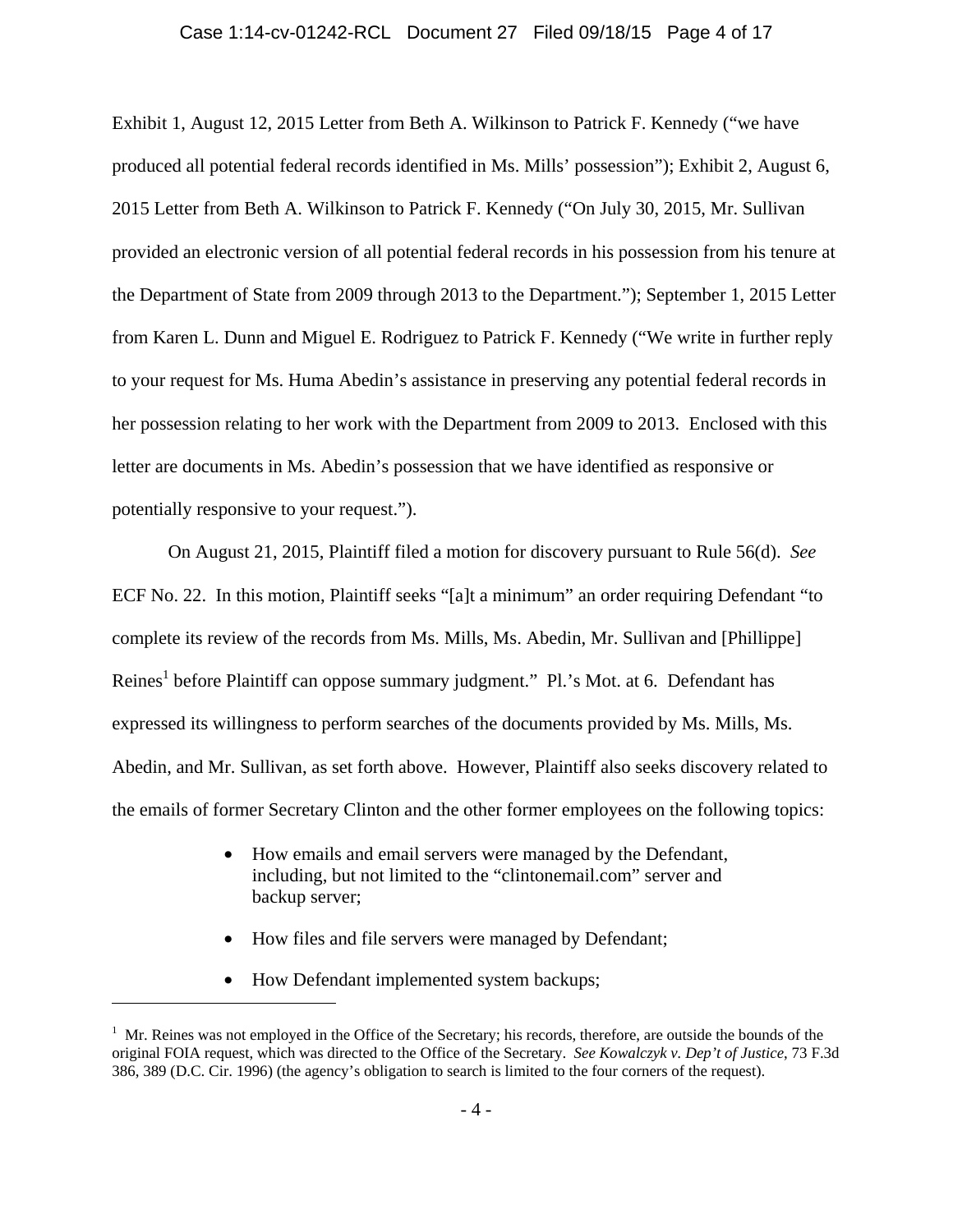- Information to identify individuals (custodians) outside the Secretary's office who were likely to communicate to and/or from the Secretary's office about the subject matter of Plaintiff's FOIA request;
- Information about former officials use of email accounts and systems outside the "state.gov" servers, including the "clintonemail.com" server and email accounts;
- Information about what electronic and computing devices (BlackBerrys, iPhones, iPads, laptops, desktops, etc.) were used by key officials, their locations and Defendant's ability to search for potentially responsive records; and/or
- What other ad-hoc backups of data or USB devices were used for government business.

Rule 56(d) Decl. ¶ 5; Pl.'s Mot. at 8. Plaintiff does not specify the exact type of discovery it seeks or from whom it would seek it.

On September 2, 2015, Defendant filed a Notice of its Motion for Designation of a Coordinating Judge, and on September 4, 2015, State filed a Motion for a Stay pending resolution of the Motion for Designation of a Coordinating Judge. *See* Def.'s Notice Re Mot. for Designation of Coordinating Judge, ECF No. 23; *In re U.S. Dep't of State FOIA Litig. re Emails of Certain Officials*, Misc. No. 15-1188 (D.D.C. Sept. 2, 2015) ("Coordination Motion"); Mot. to Stay, ECF No. 25. In the Motion to Stay, State sought a stay of the briefing schedule set forth in the Court's order of August 11, 2015 (ECF No. 21) regarding Plaintiff's Motion for Discovery Pursuant to Rule 56(d). See ECF No. 25 at 2.<sup>2</sup> On September 4, 2015, Judge Huvelle, on behalf of the Calendar and Case Management Committee, issued an order in Miscellaneous Case 15-

 $2$  This stay would, if the Coordination Motion is granted, allow the Coordinating Judge to rule on issues raised in Plaintiff's motion that are common across many of the cases, including the discovery sought by Plaintiff, preventing duplicative arguments being made and adjudicated across various cases and avoiding conflicting rulings on such issues. It would also allow the Coordinating Judge to set a schedule for searches of documents that have been received by State since it filed its motion for summary judgment in this case on July 7, 2015. *See* ECF No. 25 at 2- 3.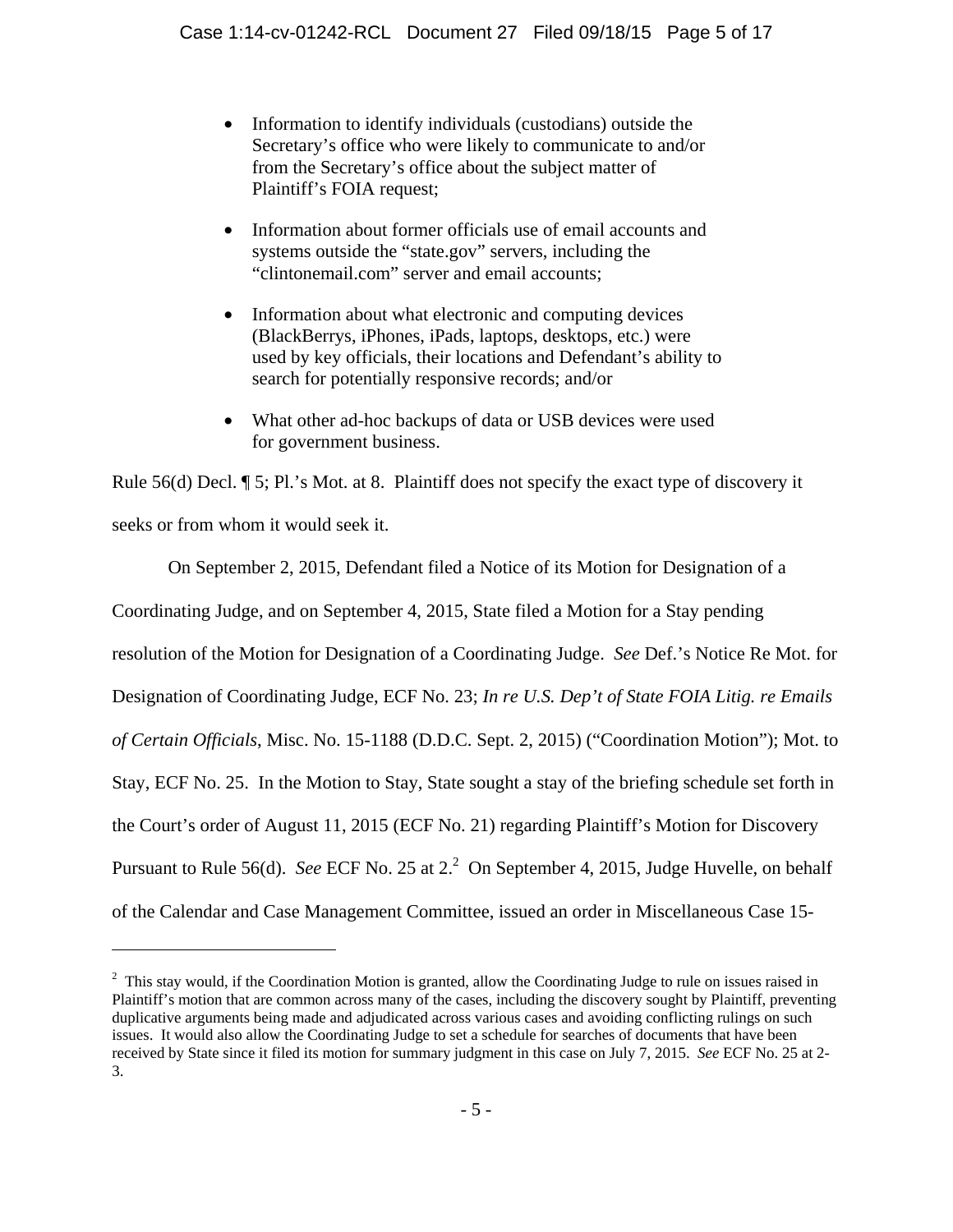# Case 1:14-cv-01242-RCL Document 27 Filed 09/18/15 Page 6 of 17

1188 requiring plaintiffs in the various FOIA actions implicated by State's Consolidation Motion to file any opposition to that motion in the miscellaneous case by September 14, 2015. *See* Notice of Order Entered in Misc. No. 15-1188, ECF No. 24. Several plaintiffs filed oppositions to State's Consolidation Motion. *See* Misc. No. 15-1188, ECF Nos. 16, 17, 19, 21, 23, 24, 25, 26, 28. This Court has not ruled on Plaintiff's Motion for a Stay in this case. In the absence of such a ruling, Defendant therefore submits this opposition to Plaintiff's Motion for Discovery.

#### **ARGUMENT**

A court may issue relief pursuant to Rule 56(d) "[i]f a nonmovant shows by affidavit or declaration that, for specified reasons, it cannot present facts essential to justify its opposition." Fed. R. Civ. P. 56(d). To obtain the relief that Plaintiff seeks here – discovery – it must "submit an affidavit which states with sufficient particularity why additional discovery is necessary." *U.S. ex rel. Folliard*, 764 F.3d at 26 (quoting *Convertino v. U.S. Dep't of Justice*, 684 F.3d 93, 99 (D.C. Cir. 2012)).<sup>3</sup> This affidavit must satisfy three criteria: "(1) [I]t must outline the particular facts [plaintiff] intends to discover and describe why those facts are necessary to the litigation; (2) it must explain why [the plaintiff] could not produce the facts in opposition to the motion for summary judgment; and (3) it must show the information is in fact discoverable." *Id*. (quoting *Convertino*, 684 F.3d at 99-100). "District courts should resolve each request based on its application of the *Convertino* criteria to the specific facts and circumstances presented in the request." *Id*. at 26-27. Plaintiff's request for discovery should be denied because its affidavit does not fulfill the criteria for granting the relief requested.

<sup>3</sup> As the Court noted in *U.S. ex rel. Folliard*, 764 F.3d at 27 n.3, *Convertino* discussed what was then Rule 56(f) and is now Rule 56(d). Rule 56(d) "carrie[d] forward without substantial change the provisions of former subdivision (f)." Fed. R. Civ. P. 56 advisory committee's notes to 2010 Amendments.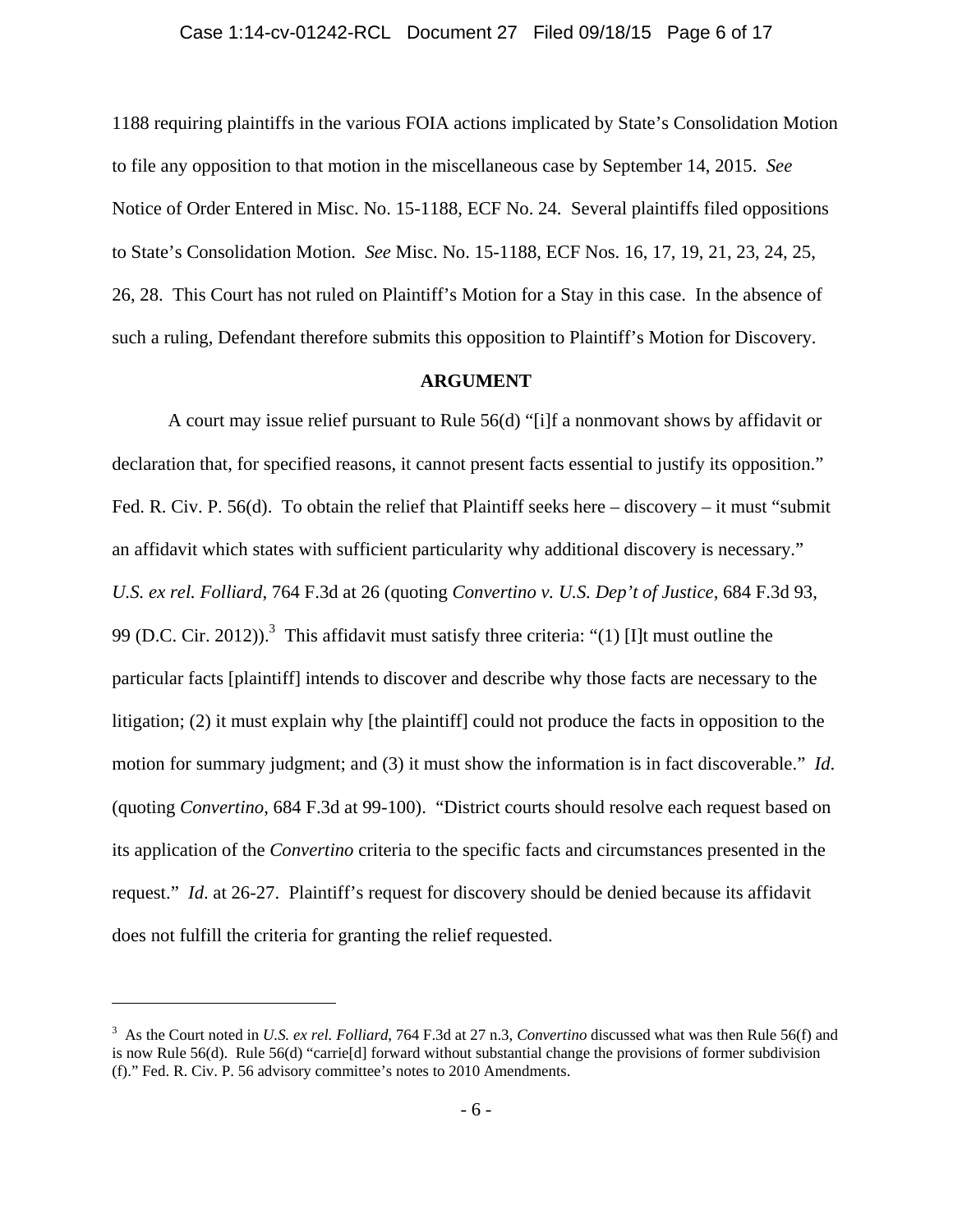#### **A. Plaintiff Does Not Set Forth Particular Facts It Intends to Discover**

First, Plaintiff's affidavit is insufficient because it does not outline the particular facts that Plaintiff intends to discover, but rather lists several broad topics or "subject matters of inquiry." *See* 56(d) Decl. **[5.** Rule 56(d) requires more particularity to demonstrate that the inquiry is necessary to respond to Defendant's Motion for Summary Judgment. *See U.S. ex rel. Folliard*, 764 F.3d at 29 (request to depose two individuals regarding entity's sales to the federal government in the open market "lacked the particularity required by *Convertino*" because the "vague request" did not indicate why the depositions would reveal any information beyond what the relator already had). Plaintiff also does not specify the exact type of discovery it seeks or from whom it would seek it. *See Hudson River Sloop Clearwater, Inc. v. Dep't of Navy*, 891 F.2d 414, 422 (2d Cir. 1989) (holding that affidavit supporting Rule 56(d) discovery must explain "what facts are sought and how they are to be obtained"). This lack of specificity demonstrates that Plaintiff's request is not limited to seeking information that is necessary to oppose Defendant's Motion for Summary Judgment. On this basis alone, Plaintiff's Motion should be denied.

## **B. Plaintiff Does Not Explain Why the Subject Matters of Inquiry Are Necessary to the Litigation**

Even if Plaintiff's affidavit did set forth the particular facts it intends to discover – which it does not – the affidavit does not explain why those facts are necessary to the litigation. *See* 56(d) Decl. The discovery issues raised by Plaintiff in its motion are not specific to the FOIA request at issue in this case. They are, rather, general requests about the information technology practices of State and the specifics of how certain former employees sent, received, and stored email. *See* Pl.'s Mot. at 8; 56(d) Decl. ¶ 5. This is further evidenced by the fact that the

- 7 -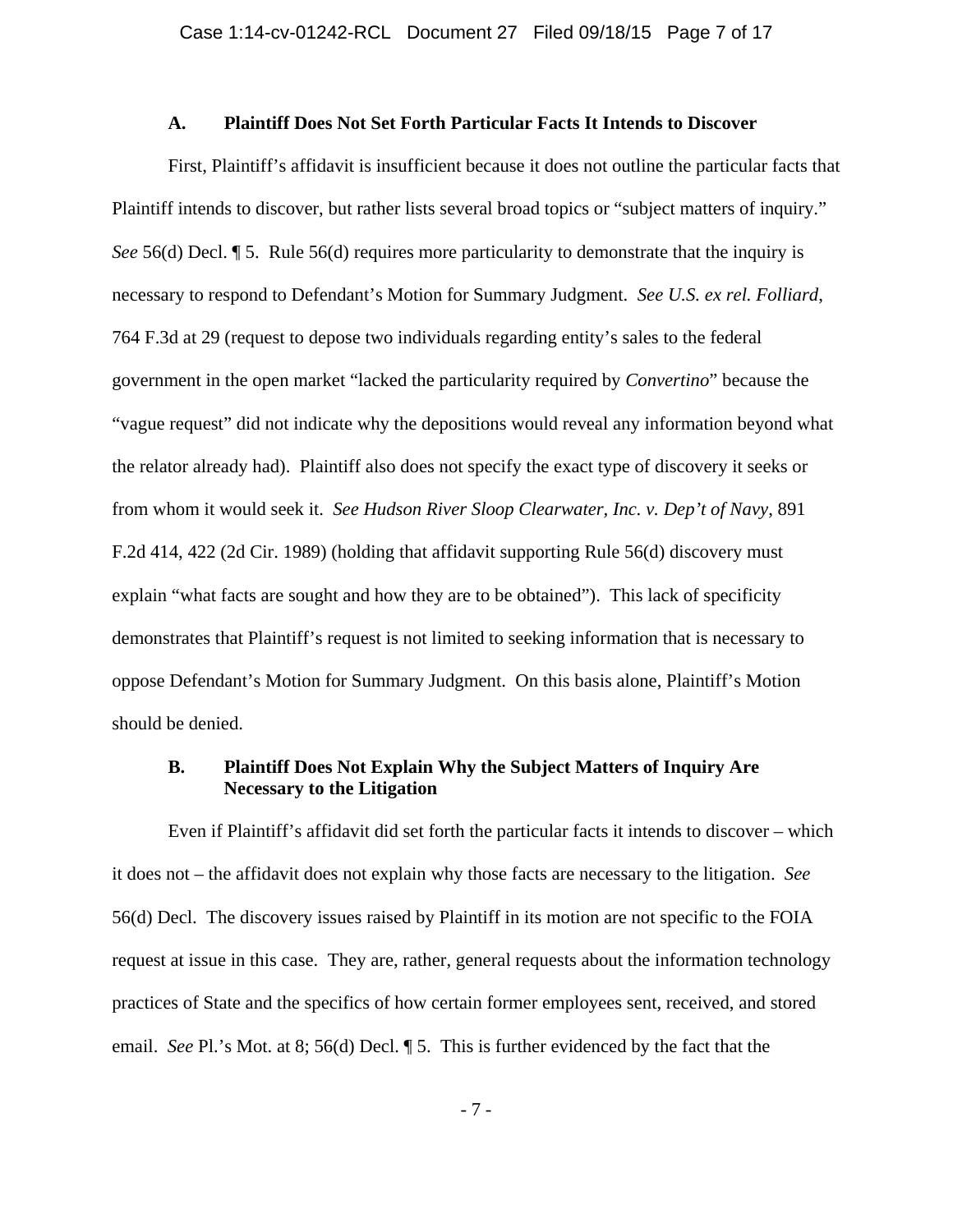#### Case 1:14-cv-01242-RCL Document 27 Filed 09/18/15 Page 8 of 17

discovery issues raised by Plaintiff in its Motion are virtually identical to information Plaintiff has sought, improperly, by way of status reports in other cases currently pending in this district. *See, e.g.*, Supplemental Joint Status Report at 14-16, *Judicial Watch v. U.S. Dep't of State*, Civil No. 13-772 (D.D.C. Sep. 3, 2015) (seeking discovery with substantial overlap to the discovery sought in Plaintiff's Motion for Discovery here); Joint Status Report at 3-4, *Judicial Watch v. U.S. Dep't of State*, Civil No. 15-688 (D.D.C. June 25, 2015) (outlining questions Judicial Watch had posed to State). The request in Civil Case 15-688 was denied. *See* Scheduling Order, *Judicial Watch v. U.S. Dep't of State*, Civil No. 15-688 (D.D.C. July 9, 2015) (entering scheduling order and not ordering discovery). The Court has not issued an order based on the status report filed by the parties in Civil Case 13-772.

Moreover, "[d]iscovery is generally unavailable in FOIA actions." *Wolf v. CIA*, 569 F. Supp. 2d 1, 9 (D.D.C. 2008) (quotation omitted). Defendant's Motion for Summary Judgment demonstrated that State conducted searches reasonably calculated to uncover responsive documents in its possession and control. *See* ECF No. 19-1 at 2-12. If Plaintiff disagrees with this assertion, the proper way to resolve that dispute is to follow the same course of action that would be undertaken in any FOIA case when the parties find themselves at such an impasse: Plaintiff should file a brief opposing Defendant's Motion for Summary Judgment. In that brief, Plaintiff is free to argue that State should have searched other systems of records in its possession and control, should have searched the records of additional custodians, and should have searched systems outside of its possession and control (even though the law clearly states that State has no such obligation). Defendant will then file a reply brief responding to any arguments raised in Plaintiff's opposition brief, and the Court will decide the issue. Even if the Court were to determine, when deciding Defendant's Motion for Summary Judgment, that the

- 8 -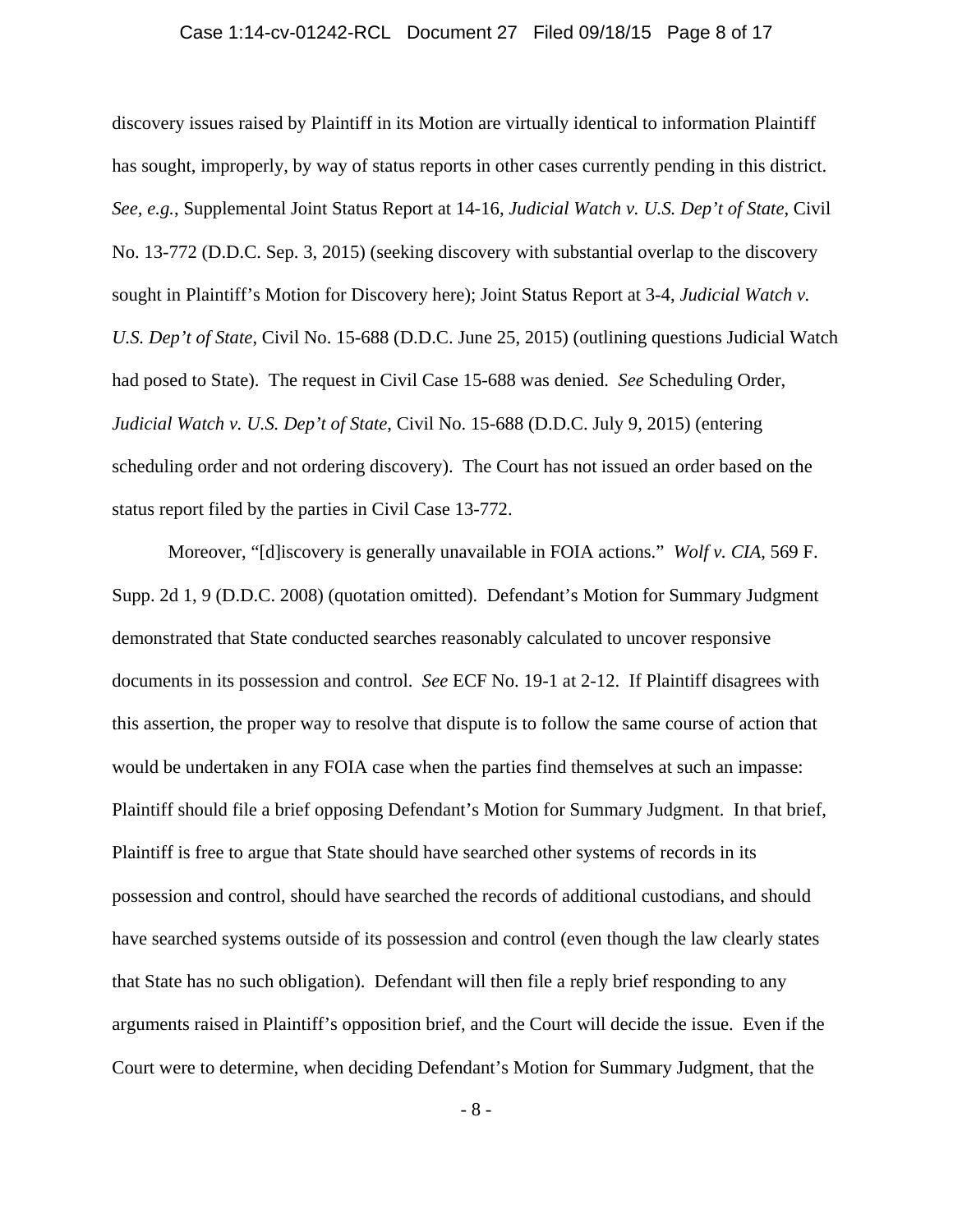#### Case 1:14-cv-01242-RCL Document 27 Filed 09/18/15 Page 9 of 17

declaration submitted by State in support of its Motion for Summary Judgment was somehow "deficient" as to the sufficiency of the search, "courts generally will request that an agency supplement its supporting declarations rather than order discovery." *Wolf*, 569 F. Supp. 2d at 10 (quotation omitted).

Generally, a FOIA plaintiff is entitled to discovery only if it has provided evidence that the agency has acted in bad faith in the processing of the request. *See id*. Despite Plaintiff's insinuations and speculation to the contrary, Plaintiff has provided no evidence that State has acted in bad faith. For example, the fact that State did not note that it had not searched former Secretary Clinton's emails when it responded to Plaintiff's FOIA request, *see* Pl.'s Mot. at 2, was neither a misrepresentation nor a material omission, because those documents were not in its possession and control when the original search was completed. *See* Declaration of John F. Hackett in Support of Mot. for Summ. J. ¶ 17, ECF No. 19-2. Once those emails were provided to State and thus entered State's possession and control, State, on its own initiative, searched them for records responsive to the FOIA request. This search is complete. *Id*.

Moreover, State has provided the Court and Plaintiff with current information regarding the documents it has received from Ms. Mills, Mr. Sullivan, and Ms. Abedin. State informed Plaintiff and the Court, in its Motion for Summary Judgment, that respective counsel for Ms. Mills, Ms. Abedin, and Mr. Sullivan had informed State that these individuals might provide a further response to State's request to make available to State any federal records in their possession that may not otherwise be preserved in State's recordkeeping system. *See* ECF No. 19-1 at 10 & n.4. In its Motion to Stay, State told Plaintiff and the Court that it had received additional documents from all three individuals since the Motion for Summary Judgment was filed. *See* ECF No. 25 at 3. As discussed above, State was willing to stay summary judgment

- 9 -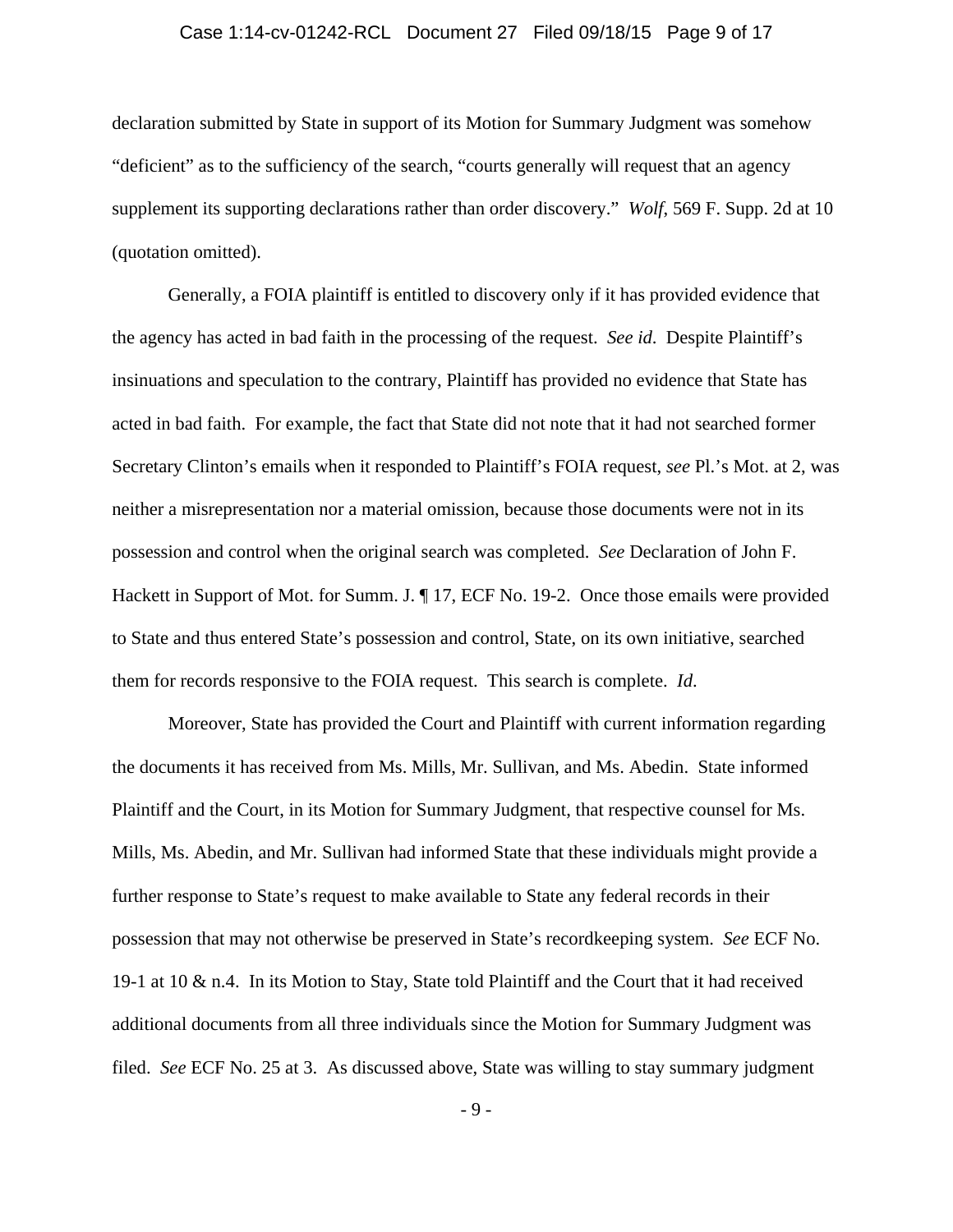## Case 1:14-cv-01242-RCL Document 27 Filed 09/18/15 Page 10 of 17

briefing and ask the Court to set a schedule to allow it to search those documents for records responsive to the FOIA request, notwithstanding that those records were not in State's possession and control at the time the FOIA search was conducted, but the parties could not agree on a schedule for these searches.

Therefore, Plaintiff has provided no reason why discovery is necessary, and this Court should assess the sufficiency of State's search at the appropriate time, after Defendant's Motion for Summary Judgment is fully briefed. *See North v. U.S. Dep't of Justice*, 729 F. Supp. 2d 74, 77-78 (D.D.C. 2010) (denying request for discovery until Court considered motion for summary judgment and requiring plaintiff to challenge adequacy of agency's search by way of opposition to the agency's motion); Minute Order, *Judicial Watch v. U.S. Dep't of State*, Civil No. 14-1511 (June 22, 2015) (rejecting Plaintiff's request that State perform certain actions and searches as set forth in the parties' Joint Status Report, *see* ECF No. 13 at 3-4, and granting State's request to set schedule for briefing on its motion for summary judgment because State took the position that its search was adequate).

#### **C. Plaintiff Has Not Shown that the Information It Seeks Is Discoverable**

Even if Plaintiff could show that the discovery it seeks is necessary to respond to Defendant's Motion for Summary Judgment, its request should still be denied because Plaintiff has not shown that the information it seeks is discoverable. Much of the information Plaintiff seeks is not relevant to the issue of whether Defendant conducted a reasonable search, and Plaintiff's request for the remaining information is based on nothing more than speculation, rather than facts showing that the discovery sought will provide the evidence required.

First, information regarding custodians outside of the Office of the Secretary, *see* 56(d) Decl. ¶ 5, is irrelevant to the issue of whether Defendant conducted an adequate search because

 $-10-$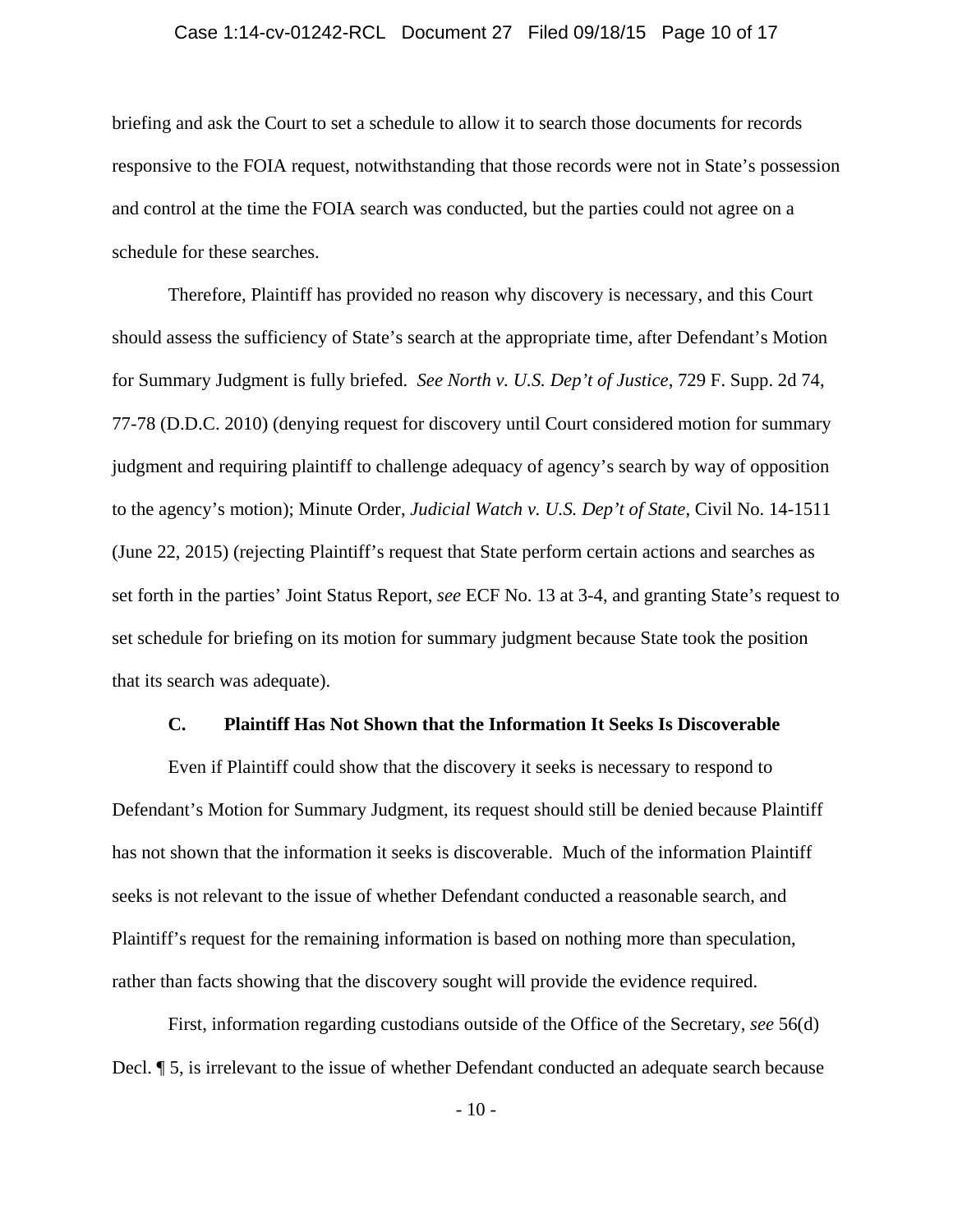# Case 1:14-cv-01242-RCL Document 27 Filed 09/18/15 Page 11 of 17

Plaintiffs' FOIA request sought records only from the Office of the Secretary. *See Kowalczyk v. Dep't of Justice*, 73 F.3d 386, 389 (D.C. Cir. 1996) (The agency "is not obliged to look beyond the four corners of the request. . . . Of course, if the requester discovers leads in the documents he receives from the agency, he may pursue those leads through a second FOIA request.").

Second, Plaintiff's requests for information regarding Defendant's management of emails, email servers, files, file servers, system backups and electronic and computing devices in State's possession and control is based on pure conjecture regarding the existence of information that would demonstrate that Defendant's search was inadequate. State's electronic records systems and accounts, such as state.gov email accounts, are generally housed on State servers. *See* Declaration of Joseph E. Macmanus ¶ 3, *Judicial Watch v. U.S. Dep't of State*, Civil No. 13- 1363 (August 19, 2015) (ECF No. 29-1). To respond to Plaintiff's FOIA request, State searched the state.gov email accounts for the relevant custodians.<sup>4</sup> See Hackett Decl. 1 11, ECF No. 19-2. State also searched those electronic records systems in the Office of the Secretary reasonably likely to contain responsive records. *Id*. 10. Plaintiff provides no facts to support its assertion that discovery into Defendant's management of emails, Defendant's email servers, file servers, and system backups, or electronic and computing devices issued by State and used by relevant custodians would yield any information relevant to whether State made a "good faith effort to conduct a search for the requested records, using methods which can be reasonably expected to produce the information requested" that was in State's possession and control. *Oglesby v. Dep't of the Army*, 920 F.2d 57, 68 (D.C. Cir. 1990).

<sup>4</sup> Former Secretary Clinton did not use a state.gov email account. *See* Hackett Decl. at 7 n.6, ECF No. 19-2. Thus, to the extent that Plaintiff criticizes State for failing to search that account, its contention is unpersuasive. *See* Declaration of David Sun ¶ 10, ECF 22-2.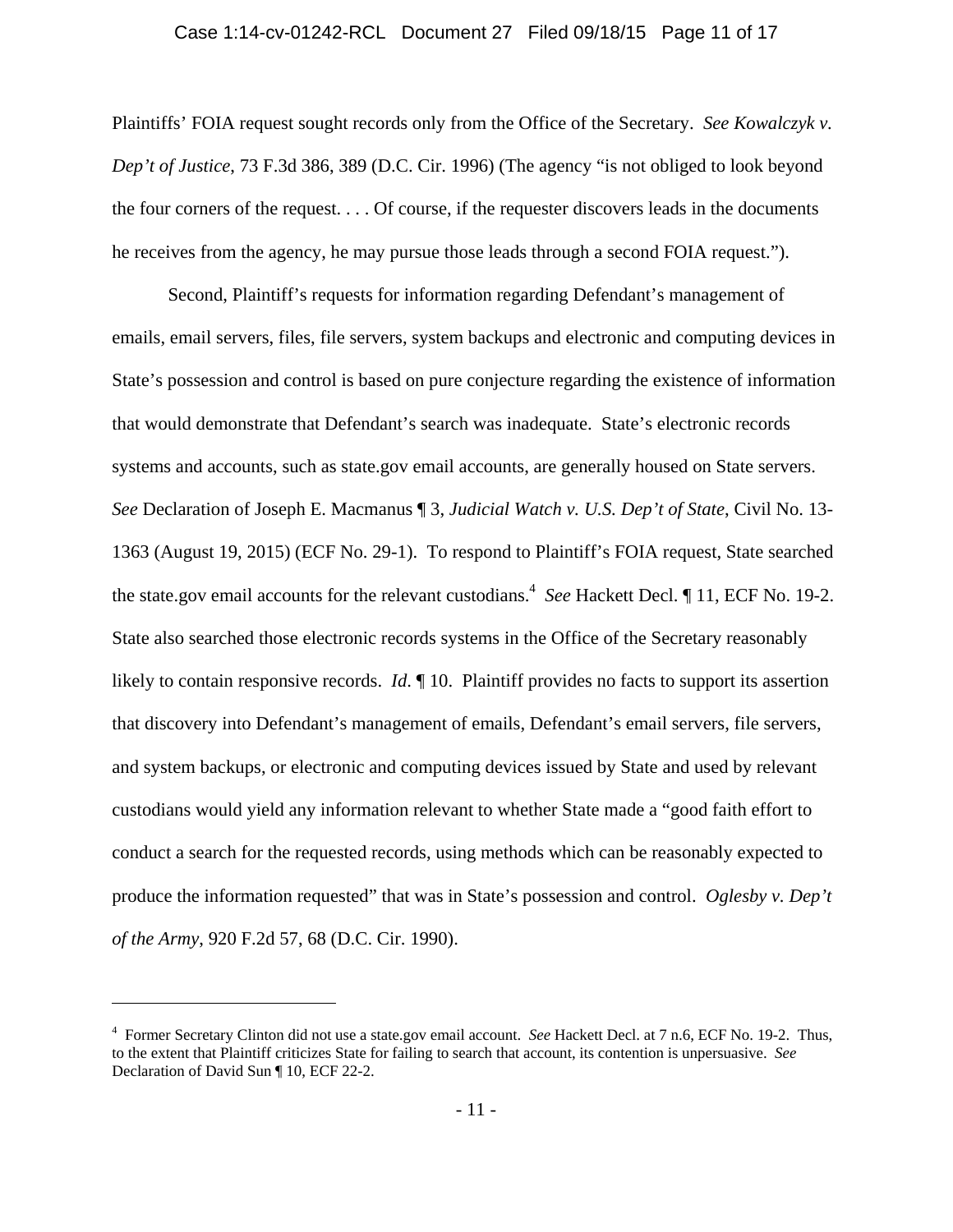## Case 1:14-cv-01242-RCL Document 27 Filed 09/18/15 Page 12 of 17

Whether certain relevant custodians used non-State systems to conduct official business has no bearing on whether State's search of the systems under its possession and control was reasonable, especially given that Plaintiff's FOIA request was limited to the Office of the Secretary. Yet these are the only "facts" Plaintiff offers to justify its request for discovery. *See*  Pl.'s Mot. at 6-8. Speculation and conjecture are not sufficient to grant discovery under Rule 56(d). *See Messina v. Krakower*, 439 F.3d 755, 762 (D.C. Cir. 2006) (affirming denial of request for Rule 56(d) discovery "where the requesting party has offered only a conclusory assertion without any supporting facts to justify the proposition that the discovery sought will produce the evidence required") (internal quotation omitted); *SafeCard Servs., Inc. v. SEC*, 926 F.2d 1197, 1200 (D.C. Cir. 1991) (citation omitted) (in evaluating the adequacy of a search under FOIA, courts accord agency affidavits a presumption of good faith that cannot be rebutted by a plaintiff's speculation "about the existence and discoverability of other documents").<sup>5</sup>

Third, information regarding custodians' use of email accounts and systems outside the "state.gov" servers is not relevant to whether State conducted a reasonable search. State is not obligated under FOIA to produce documents that State neither possesses nor controls. *See, e.g., Kissinger v. Reporters Comm. for Freedom of the Press*, 445 U.S. 136, 152, 154-55 (1980); *Nat'l Sec. Archive v. Archivist of the U.S.*, 909 F.2d 541, 545 (D.C. Cir. 1990); *Competitive Enter. Inst. v. Office of Science & Tech. Policy*, -- F. Supp. 2d --, 2015 WL 967549, at \* 4-5 (D.D.C. Mar. 3, 2015). State lacks possession and control over servers used by third parties, including former

<sup>&</sup>lt;sup>5</sup> See also CareToLive v. FDA, 631 F.3d 336, 345 (6th Cir. 2011) ("A [FOIA] requester is not entitled to discovery based on its hope that it might find additional documents or its belief that the agency is withholding information."); *Exxon Corp. v. FTC*, 663 F.2d 120, 128 (D.C. Cir. 1980) (upholding denial of FOIA Plaintiff's request for Rule 56(f) discovery because requester provided no evidence that ex parte communications took place, and "[i]t is not the intent of Rule 56 to preserve purely speculative issues of fact"); Wright & Miller, 10B Fed. Prac. & Proc. Civ. § 2741 (3d ed.) ("[T]he 'hope' or 'hunch' that evidence creating an issue of fact will emerge . . . is insufficient.").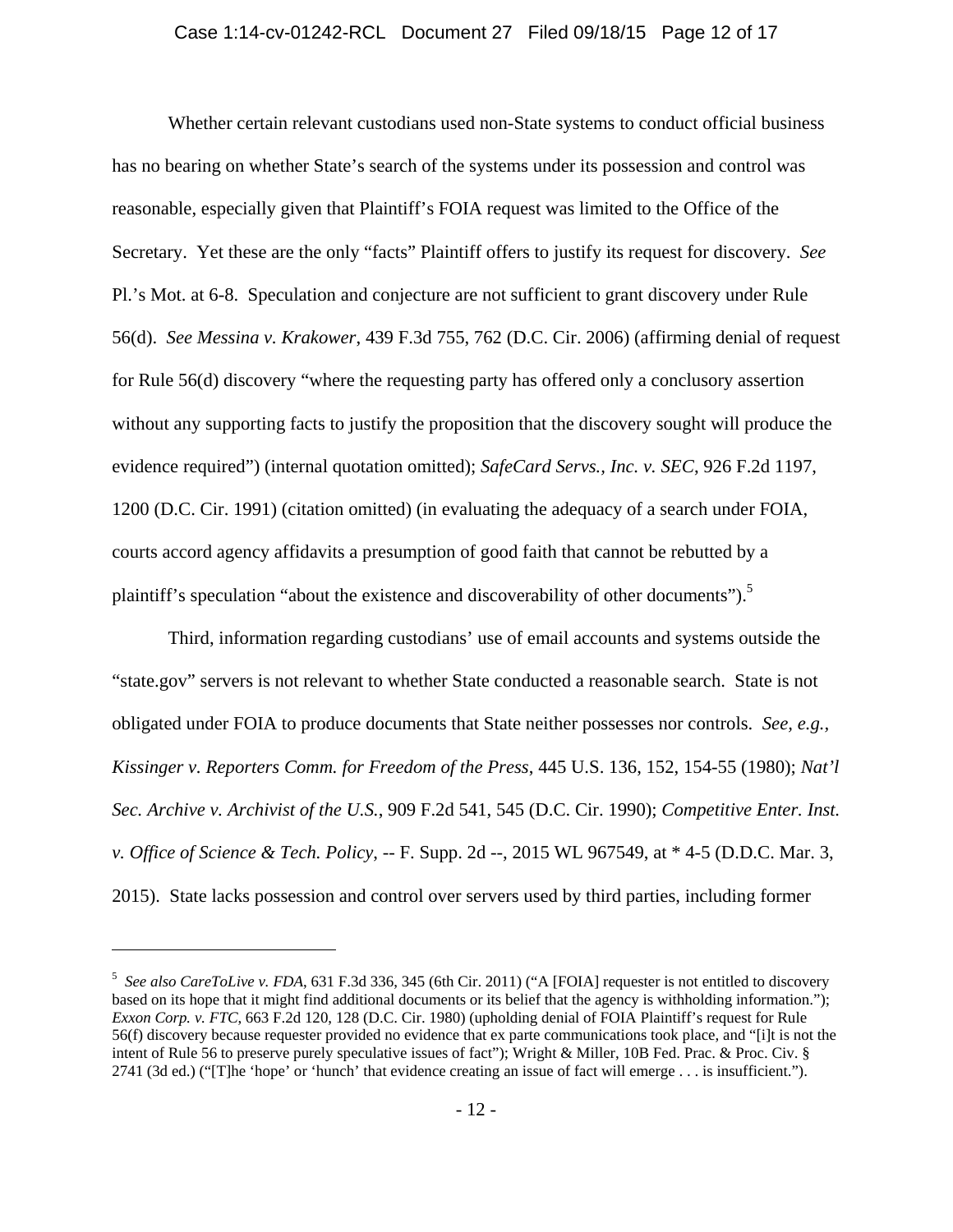## Case 1:14-cv-01242-RCL Document 27 Filed 09/18/15 Page 13 of 17

Secretary Clinton's server. Therefore, this Court should not order discovery into the management of this or other non-State servers, accounts, hard drives, or devices because State is not in a position to provide that information. *See* Declaration of John F. Hackett ¶ 12, *Judicial Watch v. U.S. Dep't of State*, Civil No. 13-1363 (August 14, 2015) (ECF No. 26-1).

Moreover, even if this information was relevant and could be sought from State, Plaintiff has not met its burden to show that the discovery will provide the evidence required. Former Secretary Clinton has provided an affidavit under penalty of perjury stating that she directed that all of her emails on "clintonemail.com" in her custody that were or potentially were federal records be provided to the State Department. *See* Declaration of Hillary Rodham Clinton, Exhibit A to Supplement to Defendant's August 7, 2015 Status Report, *Judicial Watch v. U.S. Dep't of State*, Civil No. 13-1363 (August 10, 2015) (ECF No. 22-1). Plaintiff provides no reason beyond mere speculation to question this testimony of a non-party. *See Strang v. U.S. Arms Control & Disarmament Agency*, 864 F.2d 859, 861 (D.C. Cir. 1989) (where plaintiff provided no evidence to contradict affidavit, her desire to "test and elaborate" the testimony through deposition was insufficient to require Rule 56(f) discovery). Counsel for Ms. Mills, Ms. Abedin, and Mr. Sullivan have also stated that their clients have provided copies of all potential federal records in their possession to State. *See* Ex. 1 ("we have produced all potential federal records identified in Ms. Mills' possession"); Ex. 2 ("On July 30, 2015, Mr. Sullivan provided an electronic version of all potential federal records in his possession from his tenure at the Department of State from 2009 through 2013 to the Department."); Ex. 3 ("We write in further reply to your request for Ms. Huma Abedin's assistance in preserving any potential federal records in her possession relating to her work with the Department from 2009 to 2013. Enclosed with this letter are documents in Ms. Abedin's possession that we have identified as responsive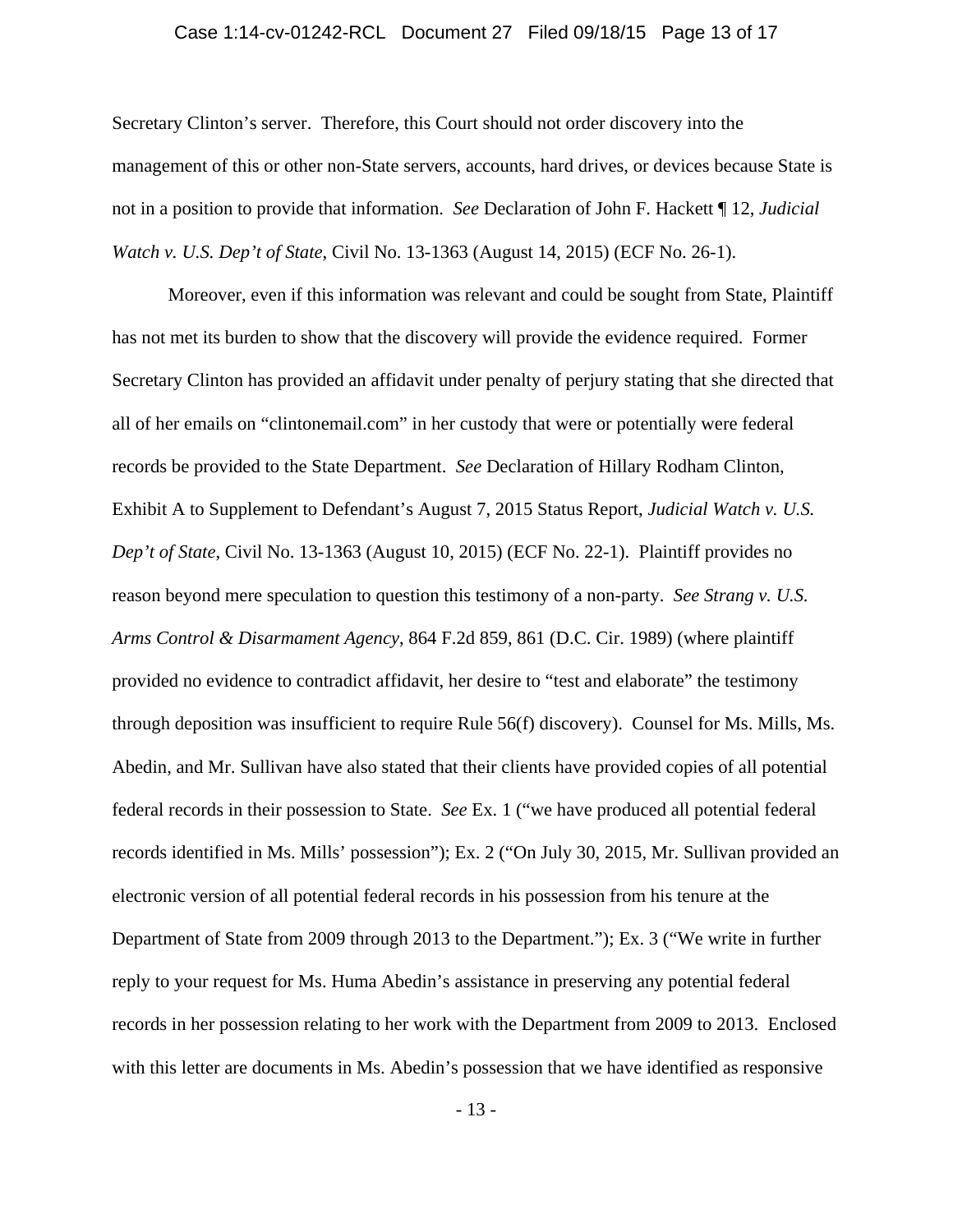## Case 1:14-cv-01242-RCL Document 27 Filed 09/18/15 Page 14 of 17

or potentially responsive to your request."). Plaintiff provides no evidence to counter these statements by non-parties. Therefore, Plaintiff's request for this discovery should be denied.

#### **D. The Sun Declaration Is Irrelevant and Should Be Disregarded**

The Declaration of David Sun, ECF No. 22-2, does not cure any of the deficiencies of Plaintiff's Rule 56(d) affidavit and should be summarily rejected. Mr. Sun does not purport to be an expert in FOIA; he purports to be an expert in computer forensics. *See* Declaration of David Sun ¶¶ 2-6 ("Sun Decl."), ECF No. 22-2 (discussing experience in computer forensics). Plaintiff has presented no evidence that any data in State's possession and control that is responsive to its FOIA request has been lost; therefore Mr. Sun's purported expertise in data recovery is irrelevant to determining the adequacy of Defendant's search. Moreover, because Mr. Sun is not a FOIA expert, he does not analyze State's search efforts under the legal standard governing FOIA actions, which requires a "reasonable" search. When suggesting additional searches that Defendant could run, Mr. Sun also does not account for the fact that, under FOIA, Defendant only has an obligation to search for records in its possession and control. *See, e.g.*, *id*. ¶ 14 (listing potential search locations such as social media accounts). In addition, Mr. Sun does not acknowledge that State cannot be required to broaden Plaintiff's FOIA request by conducting a search of all inboxes at State because Plaintiff limited its FOIA request to the Office of the Secretary. *See id*. ¶¶ 16-20. Without any personal knowledge regarding the subject matter of the FOIA request, Mr. Sun is also ill positioned to question the custodians whose records State searched, *see id*. ¶ 16, an issue that, like all the others raised by Mr. Sun, can be challenged in an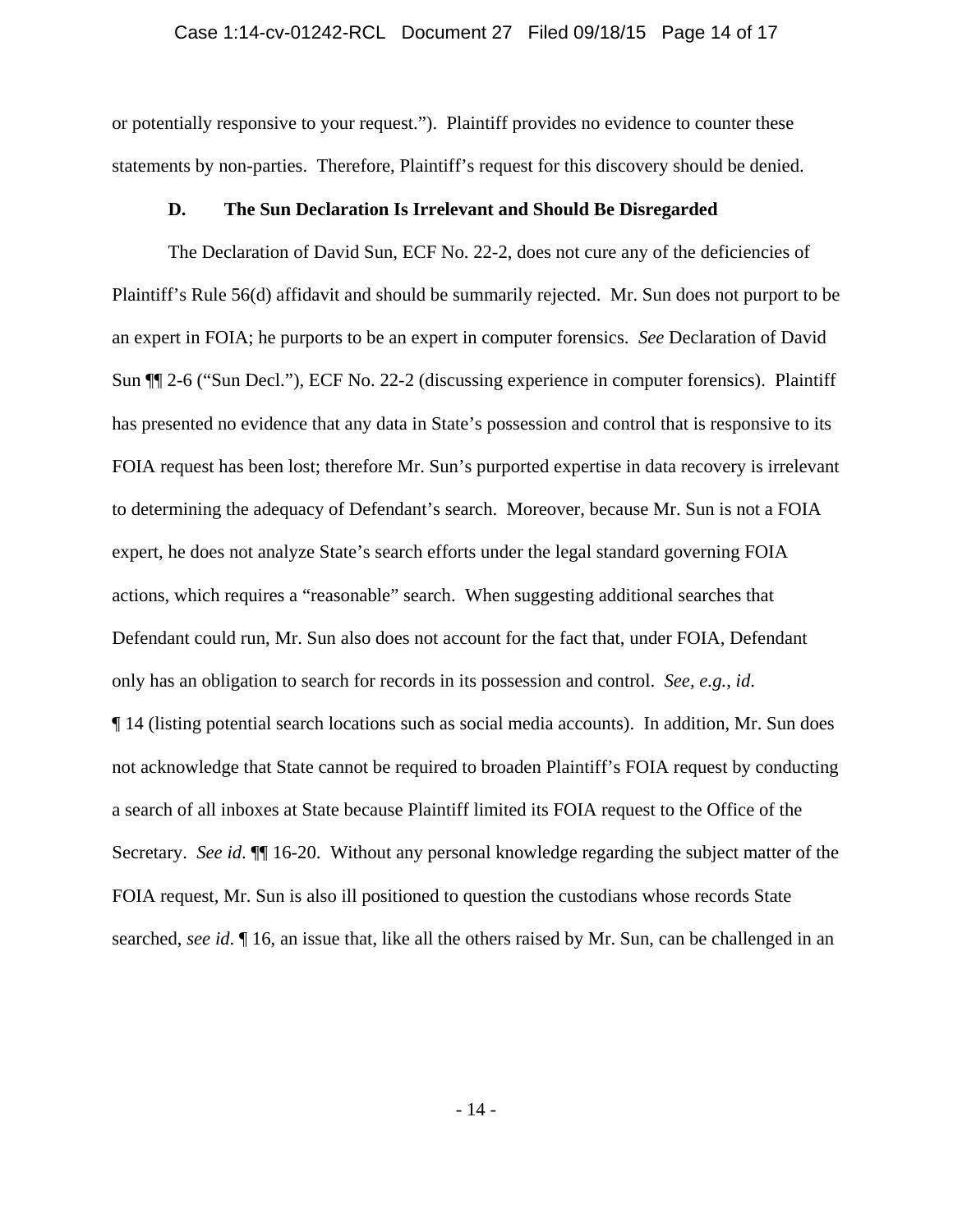opposition to Defendant's Motion for Summary Judgment in any event.<sup>6</sup> Finally, to the extent Plaintiff and Mr. Sun suggest specific actions that State should take, as opposed to facts Plaintiff intends to discover, *id*. ¶ 25, these "suggestions" are not proper requests for discovery pursuant to Rule 56(d).

### **E. The Burden of the Discovery Outweighs the Likely Benefit**

Even if the Court were to find that Plaintiff had made a sufficient showing under Rule 56(d), it still should deny Plaintiff inquiry into the broad subject matters it outlines because "the burden or expense of the proposed discovery outweighs its likely benefit," particularly considering State's limited resources. *See* Fed. R. Civ. P. 26(b)(2)(C)(iii); Sun Decl. ¶ 15 (stating that his recommendation for additional searches is made based on "[t]he relative ease of searching the location," "[t]he probability of finding responsive information in the location," and "[t]he ability to perform the equivalent searches using easier methods at other locations"); Declaration of John F. Hackett ¶¶ 10-14, *Associated Press v. U.S. Dep't of State*, Civil No. 15- 00345, ECF No. 11-1 (July 21, 2015) (discussing State's FOIA caseload, resources, and process). For the reasons described above, Plaintiff has not shown that the broad subject matters of inquiry it outlines in its requests will yield any relevant information. Moreover, the burden involved in providing information on the broad subject matters of inquiry would be extensive, especially given that Plaintiff's request lists broad topics, rather than specific facts, that it intends to discover.

 $6$  Mr. Sun also acknowledges that Fed. R. Civ. P. 26(f) does not apply to FOIA actions, but analogizes the type of collaboration that he says should occur in a FOIA case to information exchanged by the parties in a Rule 26(f) report. *See* Sun Decl. ¶ 9. This Court has exempted FOIA actions from the requirements of Rule 26(f), *see* LCvR 16.3(b)(9), and FOIA does not require agencies to answer questions from requesters, *see Landmark Legal Found. v. E.P.A*., 272 F. Supp. 2d 59, 64 (D.D.C. 2003).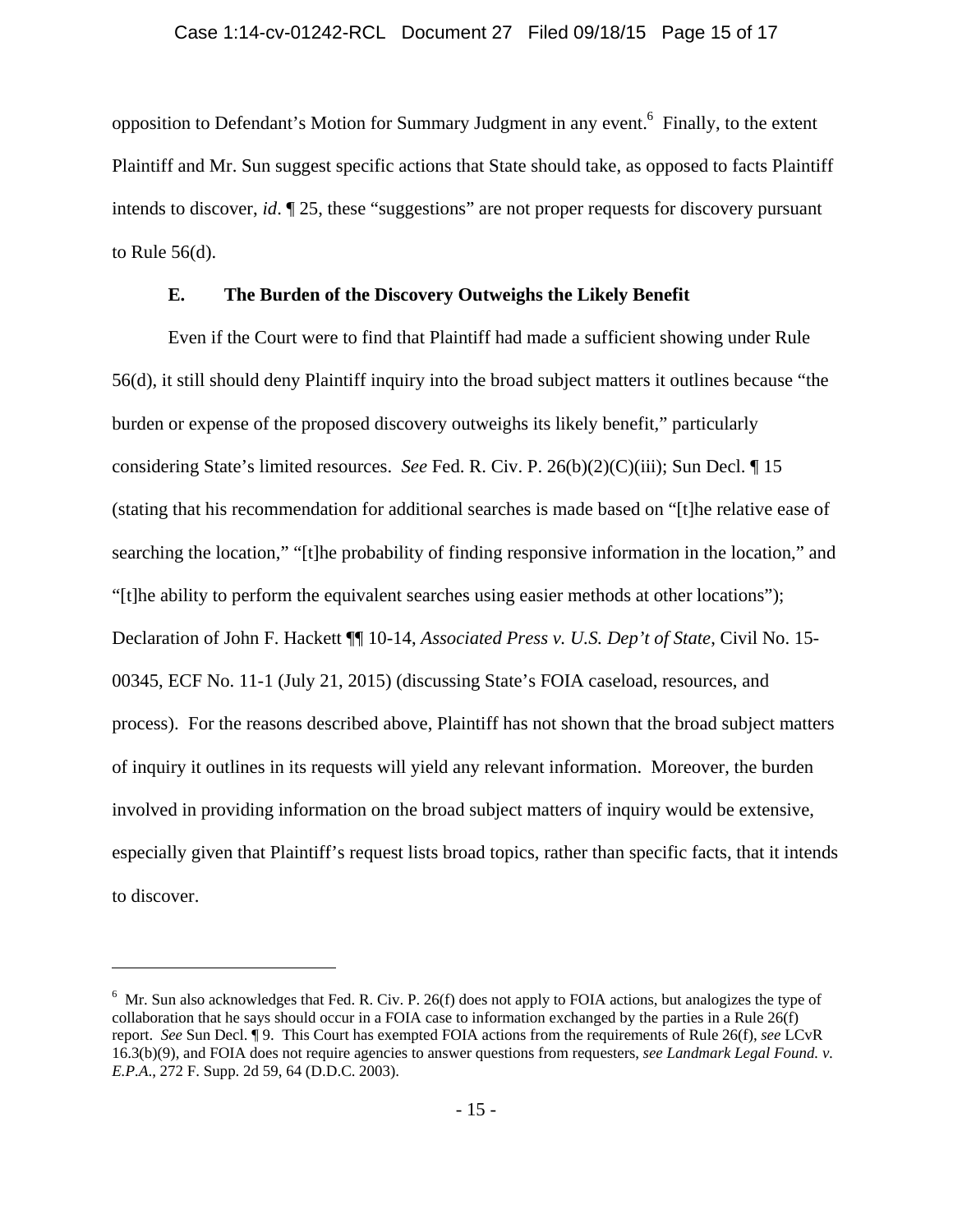## Case 1:14-cv-01242-RCL Document 27 Filed 09/18/15 Page 16 of 17

In addition, as explained above, Mr. Sun's suggestions regarding particular actions State could perform do not constitute proper requests for information pursuant to Rule 56(d). Even if they were, however, Plaintiff has not met its burden to show that such actions should be ordered. Mr. Sun states that State should conduct an enterprise-wide search of all email accounts on State's email server for all emails to or from State and external accounts for the key individuals. *See* Sun Decl. ¶¶ 18-20, 25. As a preliminary matter, this suggestion ignores the fact that Plaintiff's FOIA request was limited to the Office of the Secretary, and that State has provided an affidavit stating that it searched the state.gov email accounts of individuals "selected by members of the Office of the Secretary based on their understanding of which staff members within the Office of the Secretary during former Secretary Clinton's tenure worked on issues related to the Benghazi attacks and whose records may therefore reasonably be expected to contain responsive records." Declaration of John F. Hackett ¶ 11, ECF No. 19-2. Plaintiff also has provided no evidence to suggest that a search of all State Department email accounts will yield any responsive records, let alone records sufficient to justify such a search. Searching the email accounts of tens of thousands of employees across State based on speculation that additional responsive records could be located is inconsistent with FOIA and Fed. R. Civ. P. 26  $& 56(d)$ .

Mr. Sun also relies on pure speculation that such a search would even be possible. *See*  Transcript of Status Hearing 55:22-56:1 (testimony of John F. Hackett), *Associated Press v. U.S. Dep't of State*, Civil No. 15-345 (July 29, 2015) (saying that "we don't have a big central archive of emails where we could do a search across everybody's email account, so it's going to involve searching specific email accounts or former employees and then searching offices"). State has already explained, in this and other cases, the process that it is required to follow to respond to a